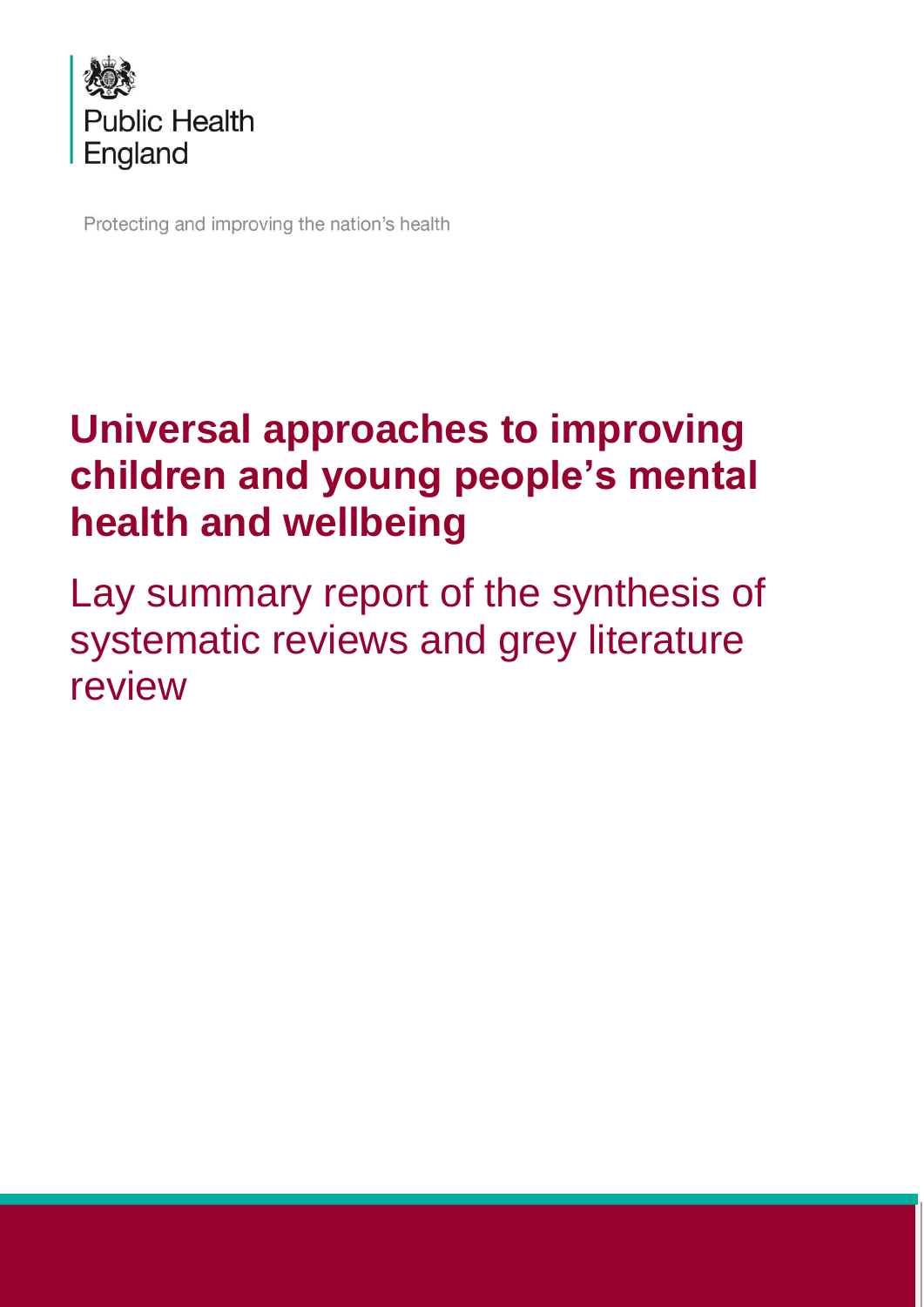Universal approaches to improving children and young people's mental health and wellbeing: Lay summary report of the synthesis of systematic reviews and grey literature review

# <span id="page-1-0"></span>About Public Health England

Public Health England exists to protect and improve the nation's health and wellbeing, and reduce health inequalities. We do this through world-leading science, knowledge and intelligence, advocacy, partnerships and the delivery of specialist public health services. We are an executive agency of the Department of Health and Social Care, and a distinct delivery organisation with operational autonomy. We provide government, local government, the NHS, Parliament, industry and the public with evidence-based professional, scientific and delivery expertise and support.

Public Health England Wellington House 133-155 Waterloo Road London SE1 8UG Tel: 020 7654 8000 [www.gov.uk/phe](http://www.gov.uk/phe) Twitter: [@PHE\\_uk](https://twitter.com/PHE_uk) Facebook: [www.facebook.com/PublicHealthEngland](http://www.facebook.com/PublicHealthEngland)

Prepared by: Suzet Tanya Lereya, Roz Ullman, Stefano Testoni, Miranda Wolpert, and Jessica Deighton

# QGL

#### © Crown copyright 2019

You may re-use this information (excluding logos) free of charge in any format or medium, under the terms of the Open Government Licence v3.0. To view this licence, visit [OGL.](https://www.nationalarchives.gov.uk/doc/open-government-licence/version/3/) Where we have identified any third party copyright information you will need to obtain permission from the copyright holders concerned.

Published October 2019 PHE publications **PHE** supports the UN



gateway number: GW-840 Sustainable Development Goals

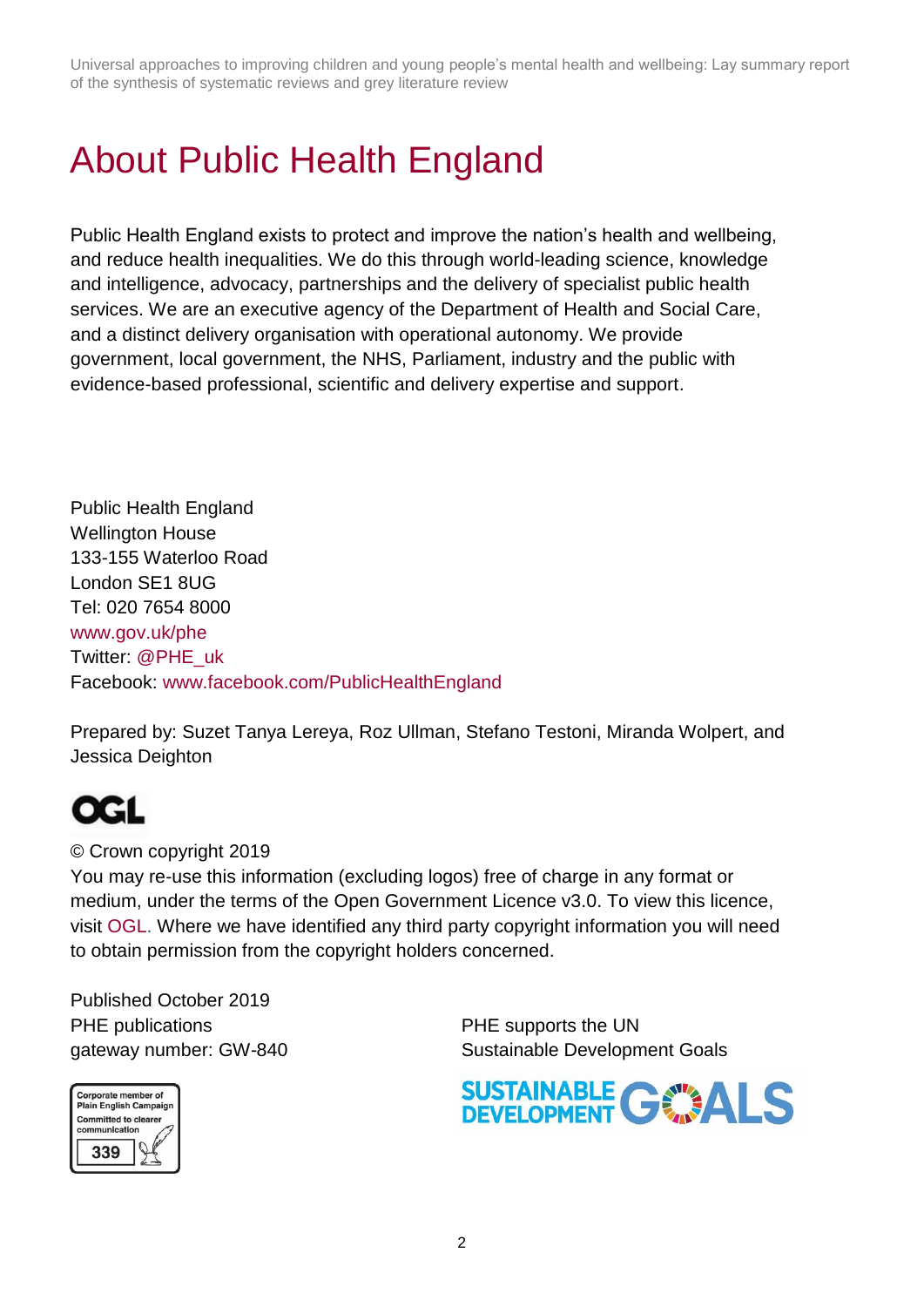# **Contents**

| <b>About Public Health England</b> | 2              |
|------------------------------------|----------------|
| Lay summary                        | $\overline{4}$ |
| Background                         | 4              |
| Aims                               | $\overline{4}$ |
| <b>Methods</b>                     | 5              |
| Overview of findings               | 6              |
| Limitations                        | 10             |
| Implications and recommendations   | 10             |
| References                         | 13             |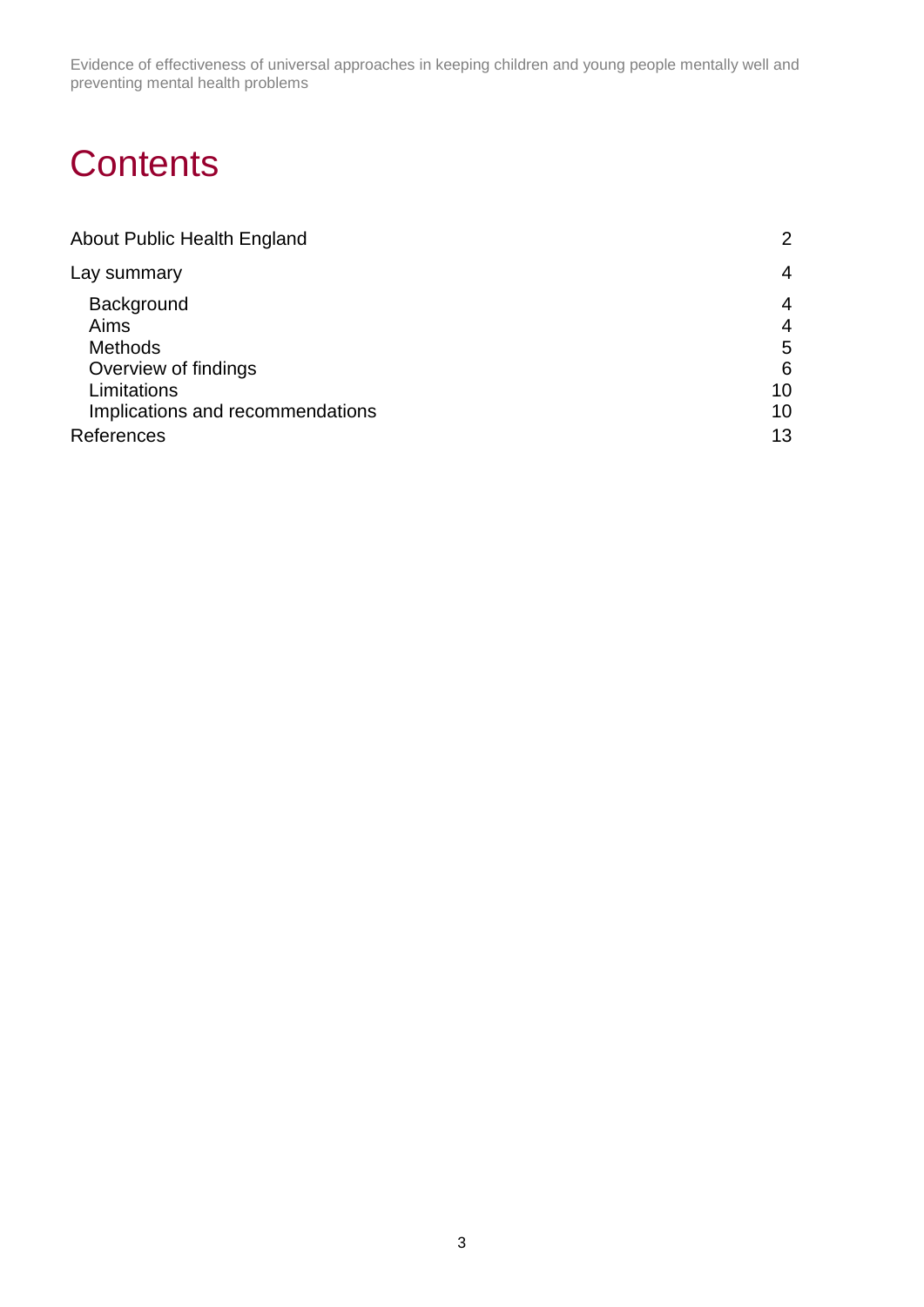<span id="page-3-0"></span>

# <span id="page-3-1"></span>**Background**

Increasing recognition of the extent and impact of mental health problems in children and young people have led to calls to find the best ways to prevent mental ill health and promote mental good health and wellbeing as a public health priority (Department of Health and Social Care, 2017). The most recent prevalence survey in England found 1 in 8 children between the ages of 5–15 years old in England currently have identifiable mental health problems and there is evidence that these problems can have long term deleterious consequences (Kessler et al., 2005; NHS Digital, 2018).

In light of this there is increasing focus on seeking to find the best approaches to support the prevention of mental health problems and promotion of positive mental health at the earliest possible stage, with calls for a focus on prevention rather than intervention as the ideal way forward. But this of course relies on the availability of effective approaches to prevention and promotion.

There is an ever-growing body of research investigating the role of universal interventions in child mental health and wellbeing and seeking to evaluate the impact of different approaches. However the sheer number of studies which all too often use a wide variety of ill-defined and often overlapping terms, employ different measures of outcome and different approaches to evaluation, and report different findings can make it hard for time-pressured policy makers, commissioners and service providers to be able to identify clear conclusions that can guide their practice.

This review of the evidence was commissioned to help policy makers, commissioners and service providers navigate the literature and be sign posted to the most promising interventions. In turn it is hoped that this will help to inform evidence-based practice in relation to universal approaches to improving children and young people's mental health and wellbeing.

## <span id="page-3-2"></span>Aims

To identify, synthesise and present key evidence of universal approaches to improving mental health and wellbeing of children and young people, with a view to informing policy and practice. Specifically, the review set out to consider evidence in relation to the following:

1. What is the effectiveness of universal approaches implemented to try to keep children and young people mentally well or prevent mental health problems?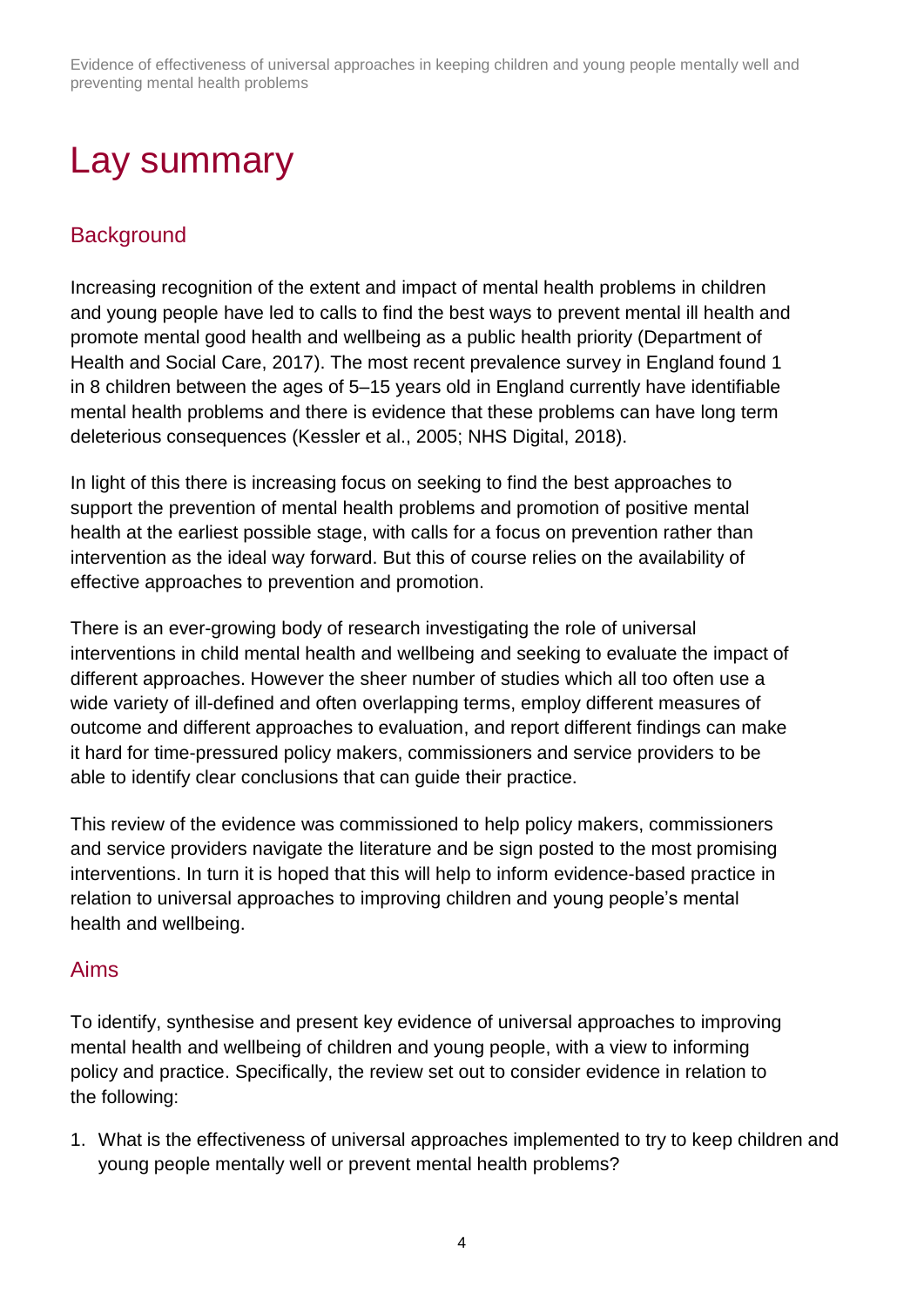- 2. What approaches show most promise of being effective in promoting mental health and wellbeing of children and young people?
- 3. Which approaches are the most cost-effective and/or show positive return on investment?

While conducting the review, the questions were further specified to consider the following:

- 1. What approaches have shown evidence of preventing mental health problems in children and young people (considering behavioural and emotional difficulties)?
- 2. What approaches have shown evidence of being effective in promoting wellbeing of children and young people (considering resilience and subjective wellbeing)?
- 3. Which of these approaches show the most promise (defined as 2 or more individual studies reporting effectiveness on the same outcome domain)?
- 4. What categories of outcomes are the focus of these interventions (prevention of emotional or behavioural difficulties, and/or promotion of resilience and wellbeing) and what tools and approaches are used to consider impact?
- 5. What are the key gaps in the evidence?
- 6. What evidence is there for cost-effectiveness and/or positive return on investment?

# <span id="page-4-0"></span>**Methods**

A synthesis of systematic reviews was opted for given such a wide-ranging evidencebase. This involved searching a number of existing databases of published studies to identify systematic reviews that focused on universal interventions aimed at improving child mental health and/or wellbeing.

Literature returned after searches was filtered based on a range of criteria including the following requirements:

- a systematic review published since 2008
- available in the English language
- focussed on children and young people between the ages of 4 and 18
- focussed on universal interventions
- reporting outcomes that related to mental health and/or wellbeing

Information was extracted from each review about all relevant interventions reported. These were summarised in terms of 4 potential levels at which the intervention might operate to bring about change (each intervention might operate at more than one level):

- i. individual;
- ii. family;
- iii. school;
- iv. wider community.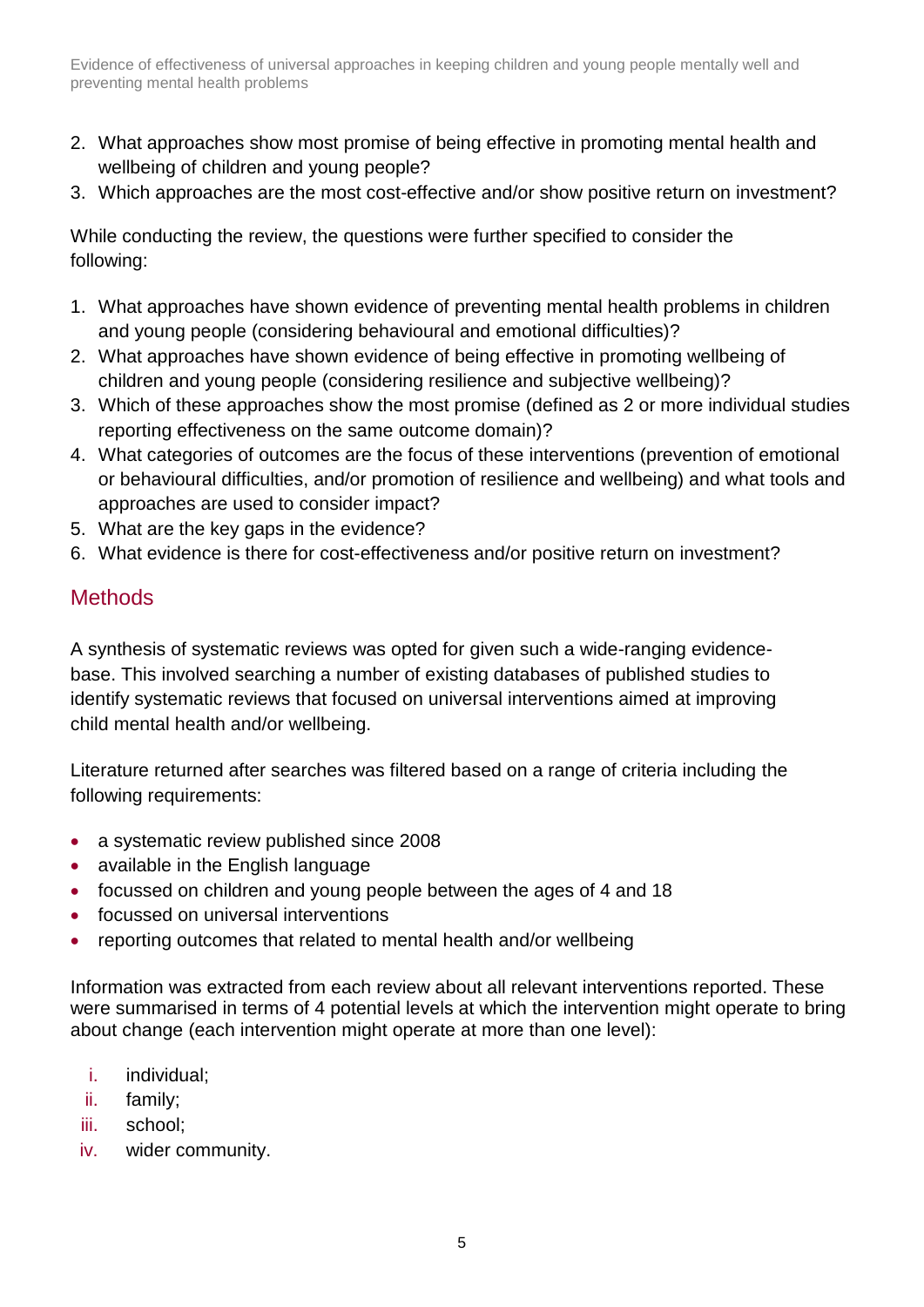Interventions were also summarised in terms of 4 possible aims (each intervention could have more than one aim):

- i. prevent behavioural problems;
- ii. prevent emotional problems;
- iii. promote resilience;
- iv. promote subjective wellbeing.

Interventions identified from the synthesis were rated for level of promise, such that those that had at least 2 individual studies providing evidence of effectiveness (by whatever standard they had used) for a given outcome were included in a list of promising interventions and key characteristics highlighted.

Interventions identified from the review of systematic reviews were also considered for any evidence of evaluation of cost effectiveness or value for money.

A grey literature review was also carried out covering unpublished reports, expert submissions, databases and websites. As with the review of systematic reviews, interventions were recorded if they focused on improving mental health and/or wellbeing of children and young people between the ages of 4 and 18 but there was no requirement for an evaluation to have been undertaken. Interventions were again summarised in terms of the 4 levels of intervention (individual, family, school or wider community).

## <span id="page-5-0"></span>Overview of findings

#### Findings from the synthesis of systematic reviews

Nineteen systematic reviews met the criteria which between them considered 113 interventions (see Figure 1 for PRISMA diagram). Of these interventions, 8 had shown some evidence of promise based on having at least 2 studies reporting positive outcomes (see Findings from the synthesis of systematic reviews and Table 1 and Appendices 5 and 6 in Report of the findings of a Special Interest Group). The extent of information available about the studies included in the systematic reviews, and their quality, varied substantially. Some studies only looked at pre-post intervention data with no control group, some drew on matched comparisons and others were randomised controlled trials. No studies reported on cost effectiveness or value for money.

On the whole there were many more interventions that operated at the individual level than at the school or family level and no interventions were identified that operated at the community level.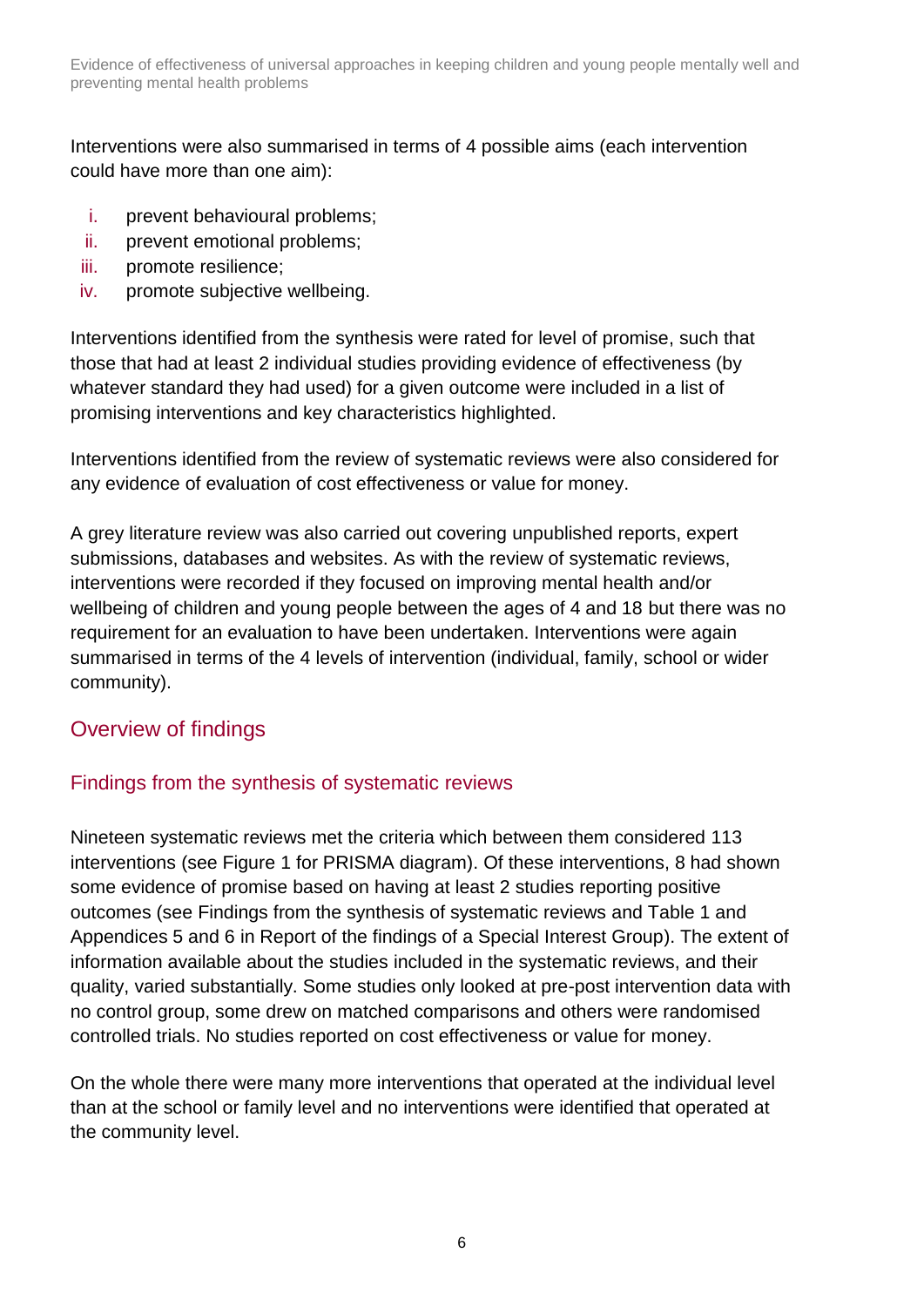The most commonly reported outcome was preventing emotional difficulties, followed by improving resilience and then preventing behavioural difficulties. Far fewer studies focused on improving subjective wellbeing.

Overall there was no clear evidence of an evaluated universal intervention that consistently shows a sustained, meaningful effect to improve mental health and wellbeing**.** Even those with the most extensive research evidence yielded some mixed findings.

## **Figure 1. PRISMA Flowchart**

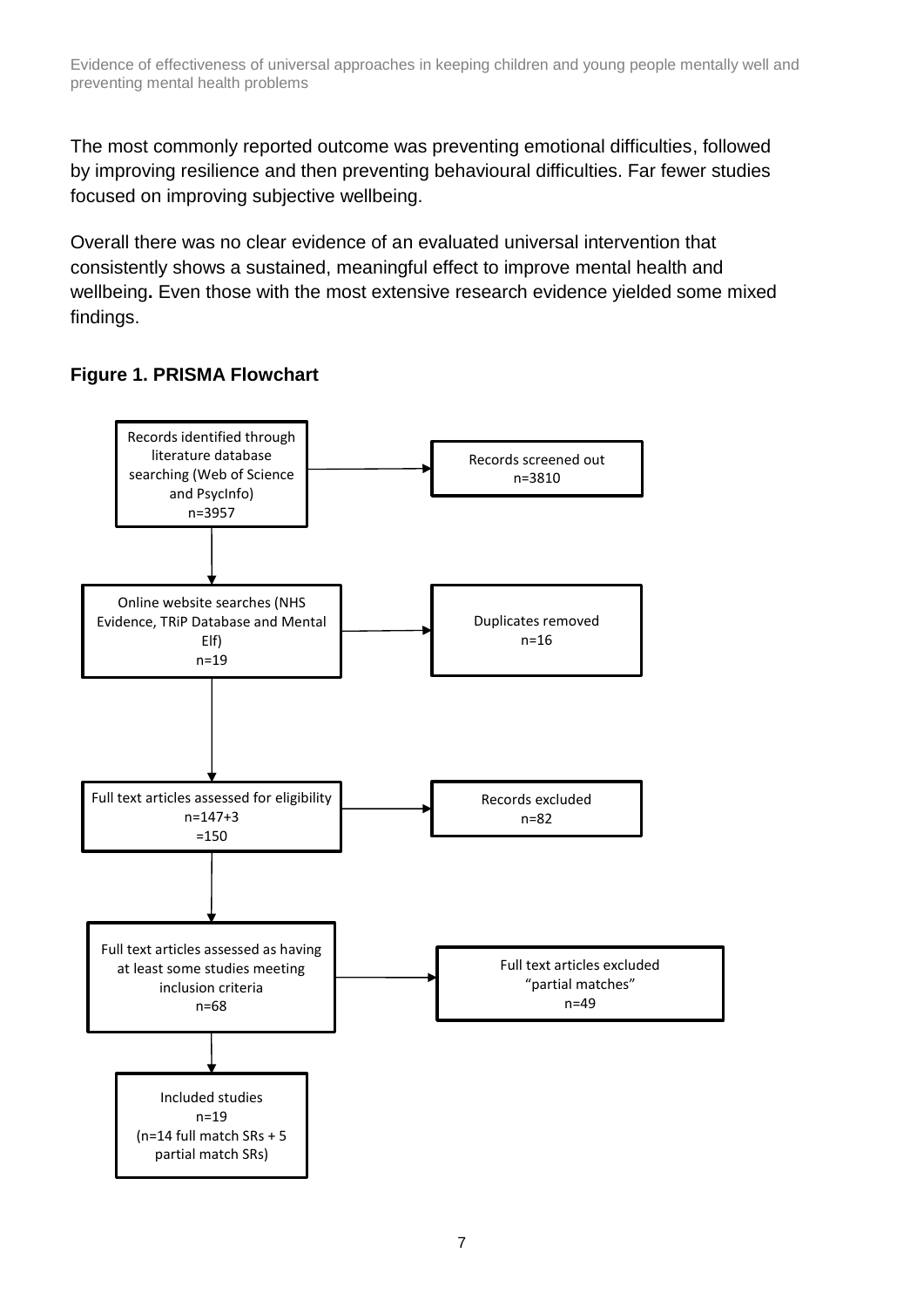Eight interventions met the criteria for being categorised as promising: 6 of these interventions were focussed on the individual (child) level (Zippy's friends, FRIENDS, Resourceful Adolescents, Penn Resilience, LARS and PATHS) whilst 2 were aimed at the family level (parents) (Triple P and the Substance Abuse Risk Reduction Programme). Seven aimed at preventing mental health problems and 4 at promoting resilience (with 3 aiming to do both). None aimed at promoting subjective wellbeing.

Of the 8 promising interventions, only 4 (FRIENDS, PATHS, Penn Resilience (but only for Latino children), Substance Abuse Risk Reduction Programme) had evidence of long term effect. By long term we mean interventions showing a positive impact at 12 months follow up. These promising interventions are summarised in the Findings from the synthesis of systematic reviews and Table 1 and Appendices 5 and 6 in Report of the findings of a Special Interest Group. It should be noted that pragmatic challenges may exist when translating interventions deemed to be 'promising' into practice, for example the extent to which the approach involves following a manualised procedure**.** Of those 6 promising individual interventions aimed at children and young people, typical characteristics include:

- 1. provided in schools;
- 2. offered in group setting (often a class);
- 3. offered over a series of weeks from 10–24 often in 30 minutes to 1 hour;
- 4. led by professionals (teachers or psychologists);
- 5. skills-based with strong emphasis on experiential practice in situ;
- 6. often draw on CBT principles;
- 7. often include element of fun and enjoyable practice experiences.

Multi-component or whole school approaches were not common in this group of promising interventions. However, this may be partly be due to classroom-based, individual-level interventions being easier to implement and research rather than because they are inherently more effective.

Of the 2 promising interventions aimed at parents, common characteristics include:

- 1. provided online;
- 2. supported by professional input;
- 3. involve skills-based practice.

## Findings from the 'grey' literature

The review of the grey literature found 82 interventions. While some of these were interventions already identified in the review of systematic reviews ( $n = 17$ ), many were additional  $(n = 65)$ .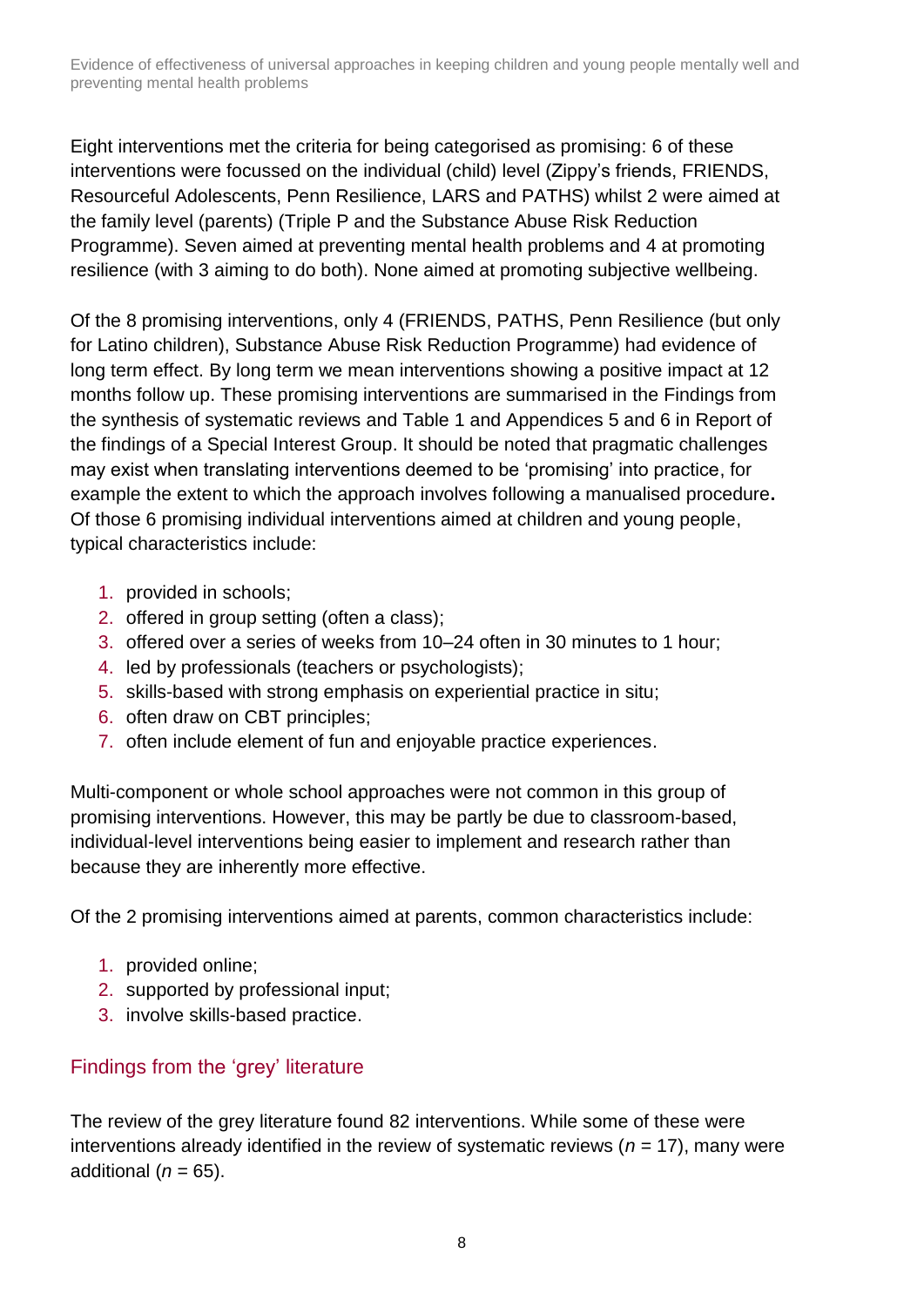As with the synthesis of systematic reviews, on the whole there were more interventions operating at the individual level (*n* = 50) than at the school (*n* = 11) or family level ( $n = 11$ ), but there were also some interventions identified that operated at the community level  $(n = 4)$ . There were also interventions that operated on more than one level (*n* = 5).

Due to the heterogeneous sources for these interventions, information varied hugely about the intervention itself and about any evidence for associations with relevant outcomes. An overview of the interventions identified is provided in Fig 2 Report of the findings of a Special Interest Group and a full list is provided in the Summary of interventions identified in the grey literature review.

These documents are provided as a resource for information about existing interventions that may potentially show promise as further outcome evidence becomes available. However, based on the current information, no judgements can be made about their potential to improve mental health and wellbeing in children and young people.

## Gaps in the evidence

The synthesis of systematic reviews identified 113 interventions. Based on mapping of these interventions and the associated research evidence, the following gaps are noted:

#### **Focus of intervention**

The vast majority of individual studies identified related to interventions operating at the individual level with far fewer interventions found at the family level and school level, and none identified which focused at the community level (except in the grey literature).

#### **Aim of intervention**

The majority of individual studies focussed on considering impact in terms of prevention of mental health problems and promotion of resilience as opposed to promotion of wellbeing.

#### **Cost effectiveness**

No systematic reviews were identified that addressed cost effectiveness or value for money of universal interventions to promote resilience or wellbeing or prevent mental ill health.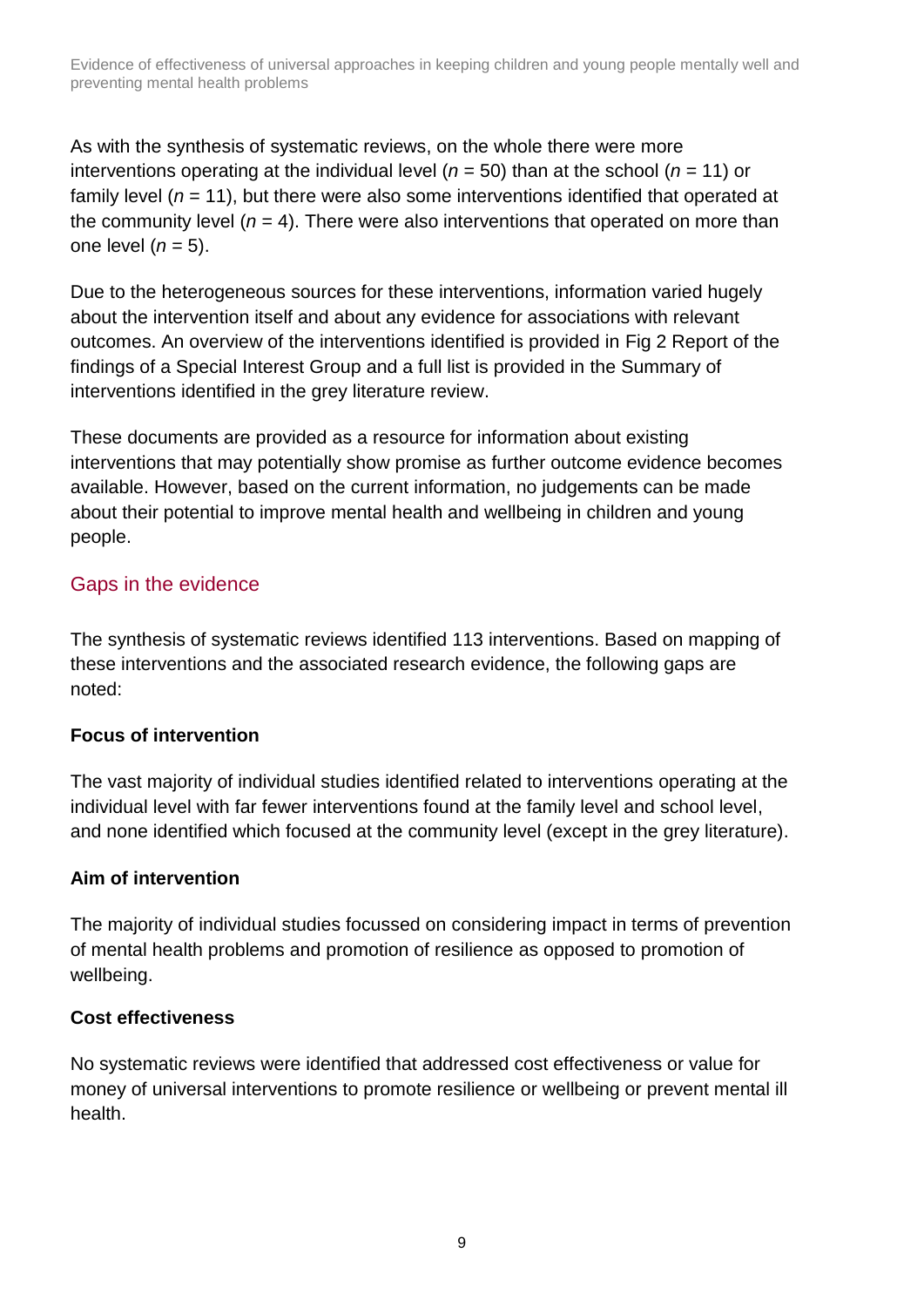# <span id="page-9-0"></span>**Limitations**

A number of limitations to the current review should be acknowledged. Because the primary focus of this rapid review was to identify the widest range of relevant interventions, the emphasis was very much placed on breadth so all systematic reviews above the threshold for relevant content were included with no quality assessment of these reviews incorporated. Furthermore, the quality assessments reported for individual studies were based on assessments made in the original systemic reviews rather than applying our own quality criteria. It is possible that bias may have been introduced through including poor quality reviews or through poor quality assessment within those reviews and this should be borne in mind when interpreting results. A second related limitation is that the criteria used for identifying promising interventions was the existence of 2 or more studies providing some evidence for effectiveness. Judgements were not made based on the quality of the effectiveness data provided and interventions for which studies were also identified that found no evidence of effectiveness were not excluded; however the existence of these studies was reported. However, it should be noted that even with this very broad criterion only a very small number of promising interventions were identified. Finally, in a small number of cases, the reviews did not provide sufficient information for us to identify the specific intervention incorporated, which resulted in a very small number of interventions being excluded from the analysis.

#### <span id="page-9-1"></span>Implications and recommendations

#### Addressing confusion and heterogeneity in the literature

The variation in purpose/focus of the interventions make it difficult to make generalisable statements of impact. It would be very helpful for the field if a core set of common measures were used. Attempts have been made to collate and clarify relevant measures of mental health, wellbeing and resilience, such as PHE's [Measuring and](https://www.corc.uk.net/media/1176/201609mental_health_toolkit_for_schools_and_colleges.pdf)  [monitoring children and young people's mental wellbeing: A toolkit for schools and](https://www.corc.uk.net/media/1176/201609mental_health_toolkit_for_schools_and_colleges.pdf)  [colleges](https://www.corc.uk.net/media/1176/201609mental_health_toolkit_for_schools_and_colleges.pdf) and the EEF's [SPECTRUM database.](https://educationendowmentfoundation.org.uk/projects-and-evaluation/evaluating-projects/measuring-essential-skills/spectrum-database/) However, the sheer number of mental health problem measures in particular makes a unified approach to a consistent evidence-base challenging, as does the variety of terms used to describe the same, similar or overlapping outcomes.

#### Addressing gaps in the evidence

While the review identified a wide range of interventions, there were a limited number which can be described as 'promising'. Those that were promising were supported by mixed evidence of effectiveness. This mixed evidence may be due to a range of reasons which might include: an absence of replication in the literature (ie multiple studies testing the same intervention); research design which does not allow for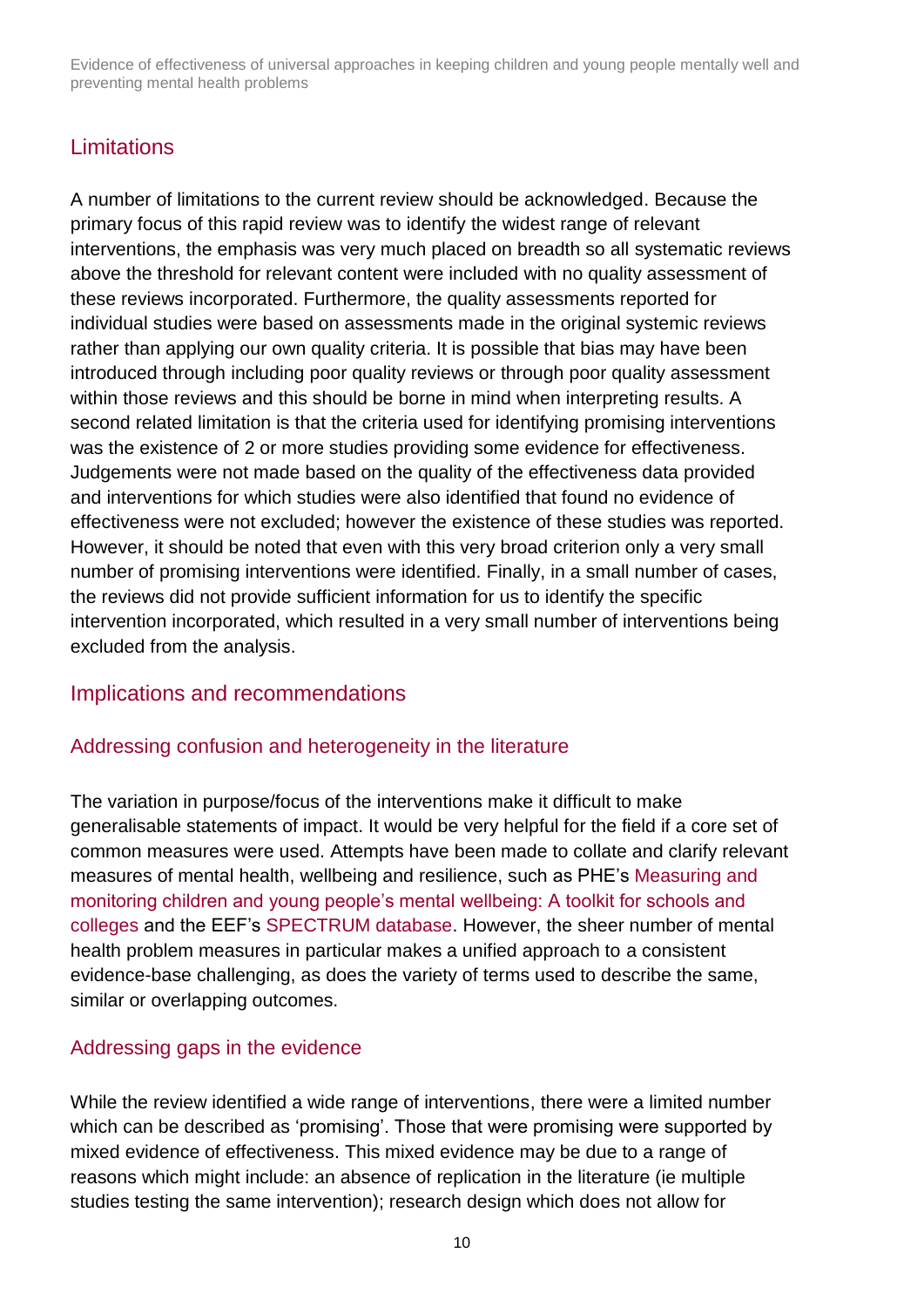assessment of outcomes within the timeframe, or in ways that are sufficiently attuned to the nature of the intervention. Furthermore, recent research has highlighted that approaches to capturing the magnitude of effects in universal interventions traditionally used in the research literature may need to be reviewed and refined (Tanner-Smith, Durlak, and Marx, 2018). Such adjustment may alter the conclusions drawn about the effectiveness of some of these interventions. Furthermore, current approaches may fail to capture the potential population-level benefits of universal interventions, where even very small effect sizes once applied at a population level represent important mental health gains and associated economic benefits (Arango et al., 2018).

However, it is also possible that there is limited effectiveness of universal interventions, and this should be explored further. In the absence of a clear evidence-base pointing to effective practice, it is important that those implementing interventions carry out their own evaluation and monitoring in situ to establish whether the support put in place is achieving the desired outcome. Clear guidance on well validated but feasible measurement tools for the relevant outcomes is an important part of this. The [Child](https://www.corc.uk.net/)  [Outcomes Research Consortium](https://www.corc.uk.net/) (CORC) brings together a range of outcome and experience measures on its website (CORC, 2019) and using these along with logic models such as the EBPU Logic Model (Wolpert et al., 2016) to develop evaluation plans provides a good starting point. The PHE [Mental Health and Wellbeing Toolkit for](https://www.corc.uk.net/information-hub/mental-health-and-wellbeing-toolkit-for-schools/)  [schools](https://www.corc.uk.net/information-hub/mental-health-and-wellbeing-toolkit-for-schools/) (Deighton et al., 2016) also provides guidance around evaluation and outcomes measurement.

The poor representation of interventions aiming at levels other than the individual level suggests a pressing need to consider outcomes in terms of family level, such as improving the quality of parent–child relationships; school level, such as a focus on the context of the learning environment; and community level, such as a focus on wider determinants (for example housing, poverty) and/or those engendering a sense of social connectedness, belonging, control and/or voice. It is also possible that the challenges of evaluating complex interventions aimed at tackling mental health and wellbeing at these levels account for their rarity in the research literature. Therefore, consideration of methods and approaches that account for systemic change and aim to investigate complex interventions are recommended (Rutter et al., 2017).

The lack of evidence around the cost effectiveness of interventions meeting our criteria was disappointing. This absence may be partially due to the inclusion of systematic reviews rather than individual studies and the challenges of quantifying the economic benefits of universal wellbeing-focused interventions when applied to the whole population as described above (Arango et al., 2018). An All Party Parliamentary Group on [Wellbeing Economics](https://wellbeingeconomics.co.uk/) are exploring promising approaches to address this issue.

On the whole, further consideration of appropriate outcome measures for universal prevention and promotion, and better approaches for quantifying the potential benefits, is needed. Resources like the PHE toolkit, the SPECTRUM database and the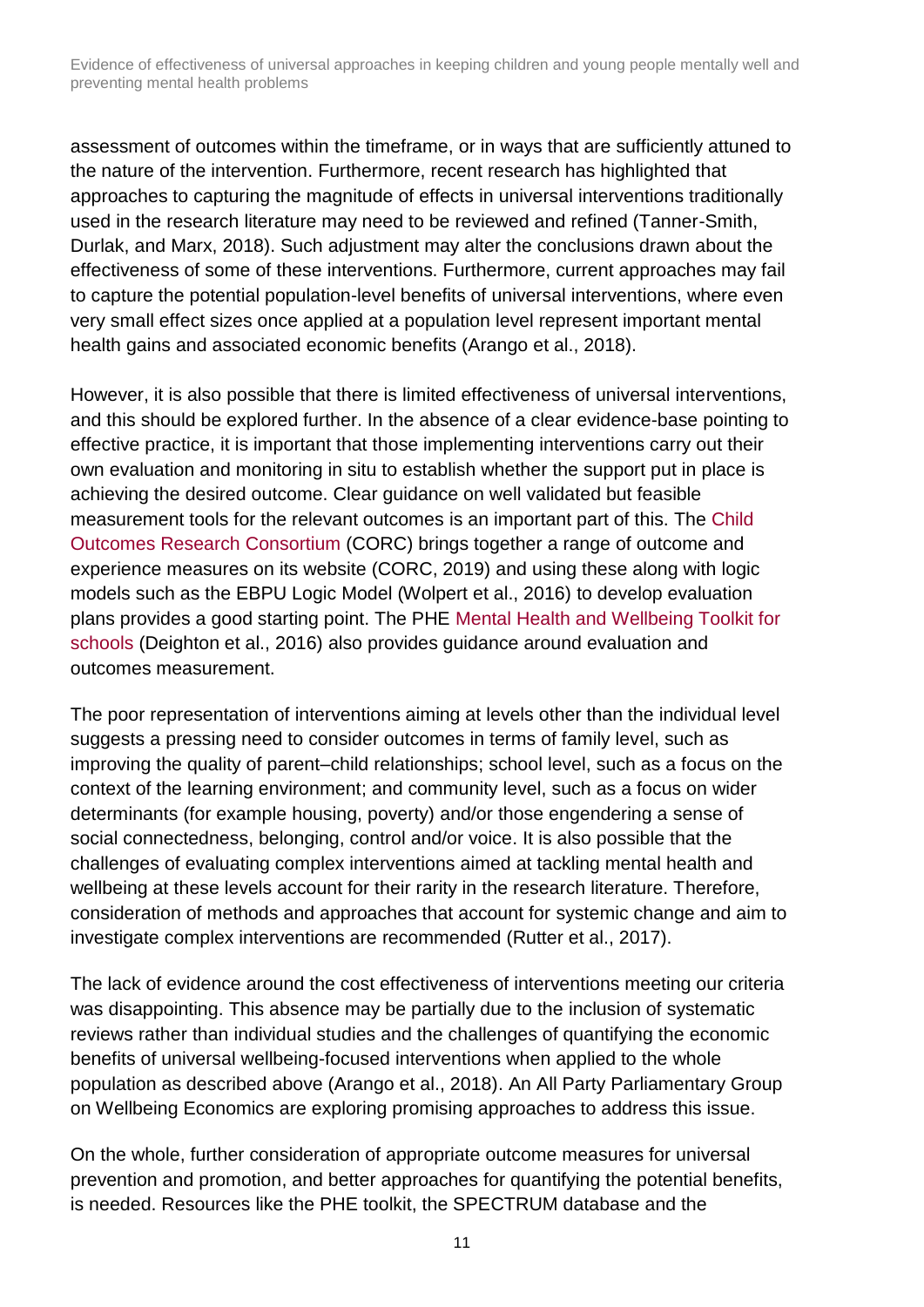Wellbeing Measurement Framework provide a useful starting point. However, wider consideration needs to be given to suitable population level indicators as well as ensuring focus on promotion of wellbeing and not just a focus on prevention of mental health problems. Considering asset-based measures may be an important agenda going forward.